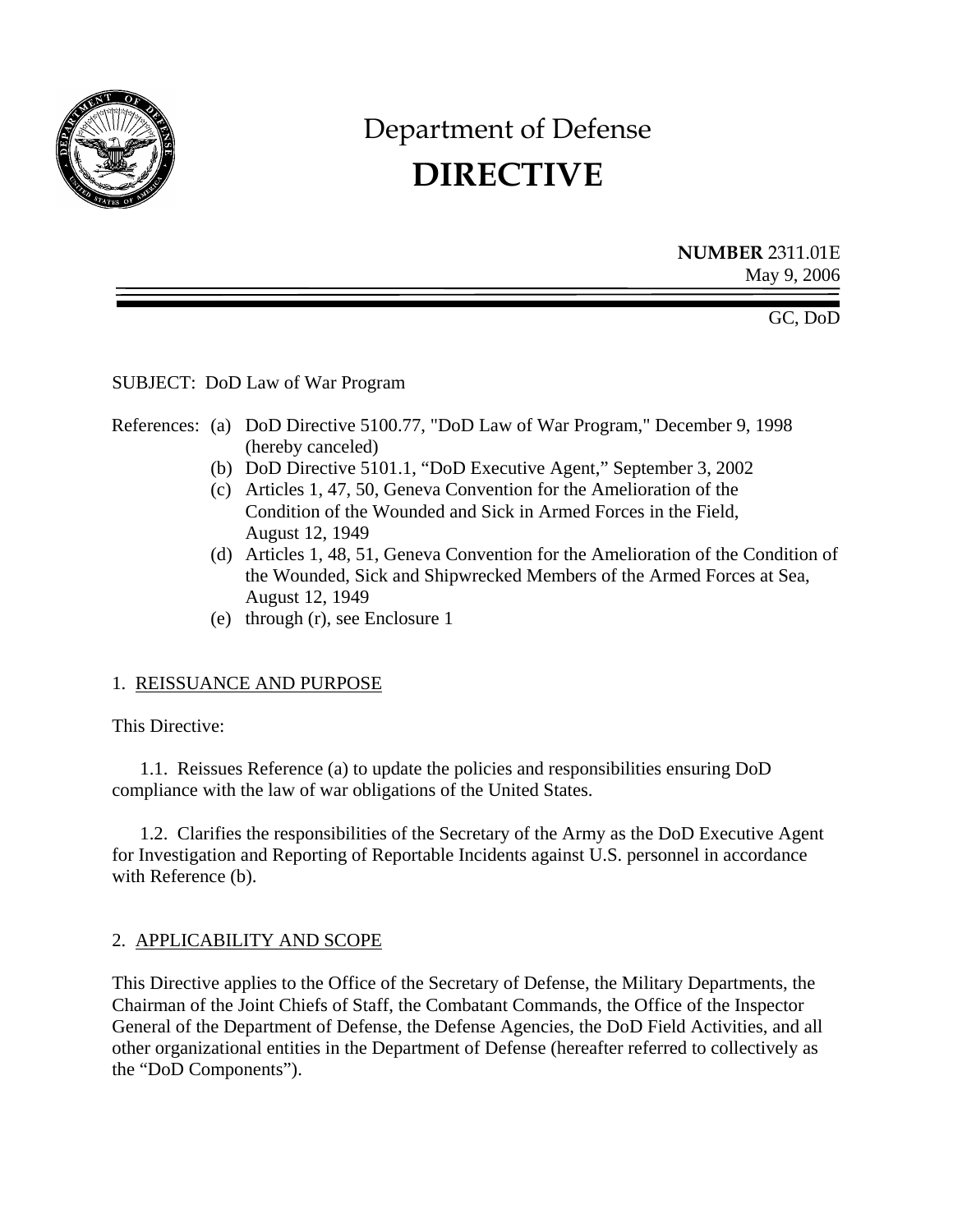# <span id="page-1-0"></span>3. DEFINITIONS

3.1. Law of War. That part of international law that regulates the conduct of armed hostilities. It is often called the "law of armed conflict." The law of war encompasses all international law for the conduct of hostilities binding on the United States or its individual citizens, including treaties and international agreements to which the United States is a party, and applicable customary international law.

3.2. Reportable Incident. A possible, suspected, or alleged violation of the law of war, for which there is credible information**,** or conduct during military operations other than war that would constitute a violation of the law of war if it occurred during an armed conflict.

# 4. POLICY

It is DoD policy that:

4.1. Members of the DoD Components comply with the law of war during all armed conflicts, however such conflicts are characterized, and in all other military operations.

4.2. The law of war obligations of the United States are observed and enforced by the DoD Components and DoD contractors assigned to or accompanying deployed Armed Forces.

4.3. An effective program to prevent violations of the law of war is implemented by the DoD Components.

4.4. All reportable incidents committed by or against U.S. personnel, enemy persons, or any other individual are reported promptly, investigated thoroughly, and, where appropriate, remedied by corrective action.

4.5. All reportable incidents are reported through command channels for ultimate transmission to appropriate U.S. Agencies, allied governments, or other appropriate authorities. Once it has been determined that U.S. persons are not involved in a reportable incident, an additional U.S. investigation shall be continued only at the direction of the appropriate Combatant Commander. The on-scene commanders shall ensure that measures are taken to preserve evidence of reportable incidents pending transfer to U.S., allied, or other appropriate authorities.

# 5. RESPONSIBILITIES

5.1. The General Counsel of the Department of Defense (GC, DoD) shall:

5.1.1. Exercise primary staff responsibility for the DoD Law of War Program.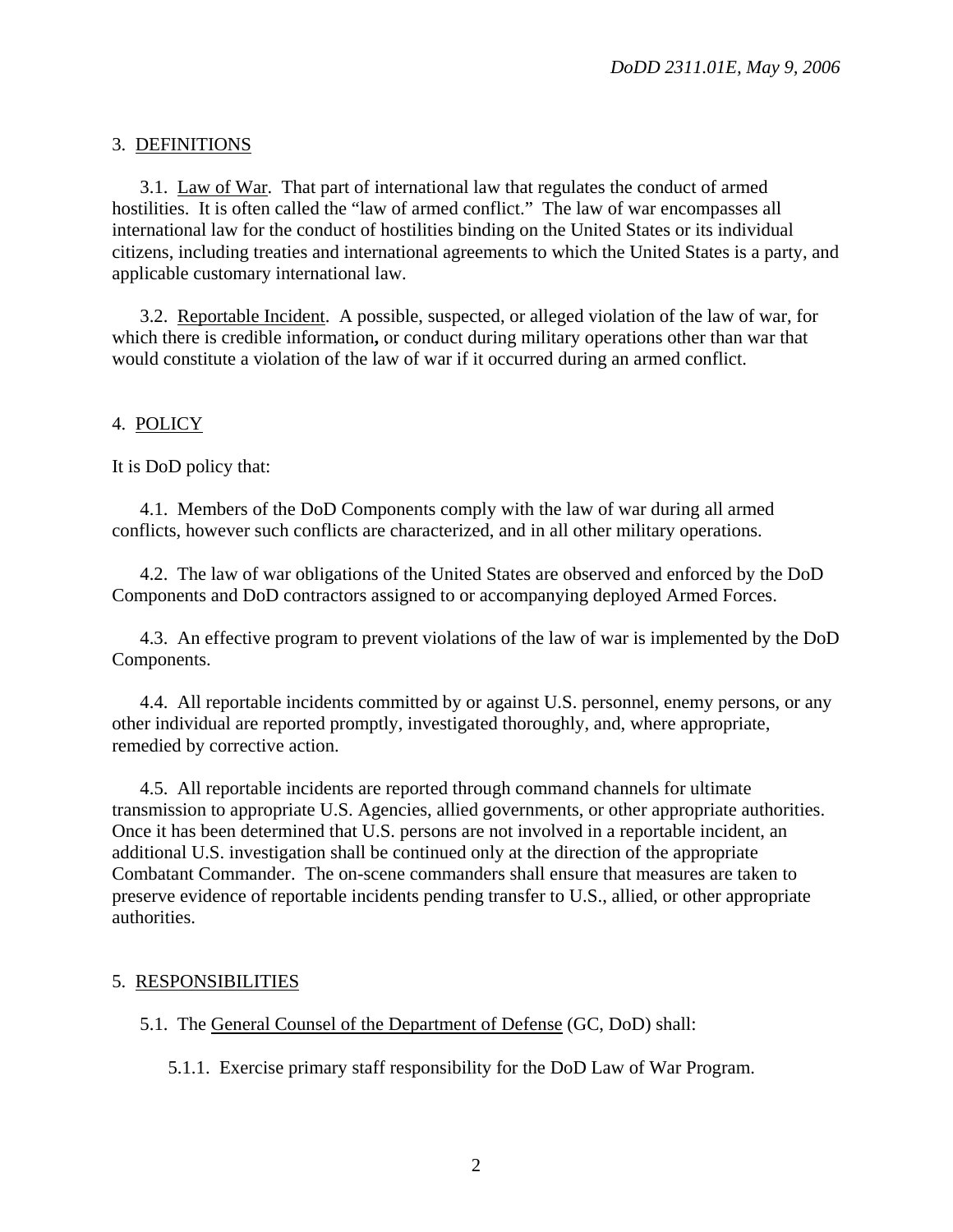5.1.2. Provide overall legal guidance in the Department of Defense on the Law of War Program, including review of policies developed under or relating to the program, coordination of special legislative proposals and other legal matters with other Federal Departments and Agencies, and resolution of disagreements on questions of law.

5.1.3. Supervise and assign a chair for the DoD Law of War Working Group, consisting of representatives, at the election by each of the GC, DoD; the General Counsel of each Military Department; the Counsel to the Commandant of the Marine Corps; the Judge Advocate General of each Military Department; the Staff Judge Advocate to the Commandant of the Marine Corps; and the Legal Counsel to the Chairman of the Joint Chiefs of Staff. The DoD Law of War Working Group shall develop and coordinate law of war initiatives and issues, manage other law of war matters as they arise, and provide advice to the General Counsel on legal matters covered by this Directive.

5.1.4. Coordinate and monitor the Military Departments' plans and policies for training and education in the law of war.

5.2. The Under Secretary of Defense for Policy (USD(P)) shall:

5.2.1. Provide overall development, coordination, approval, and promulgation of major DoD policies and plans, including:

5.2.1.1. Final coordination of such proposed policies and plans with the DoD Components and other Federal Departments and Agencies as necessary; and

5.2.1.2. Final coordination of DoD positions on international negotiations on the law of war and U.S. signature and ratification of law of war treaties.

5.2.2. Determine the significance of International Committee of the Red Cross reports and forward those actions of significance to the Secretary of Defense immediately.

5.3. The Under Secretary of Defense for Intelligence (USD(I)) shall direct the Director, Defense Intelligence Agency, to provide information to the Secretary of the Army and to the Commanders of the Combatant Commands, consistent with their respective obligations under [paragraphs 5.9.](#page-4-0) and [5.11.,](#page-5-0) concerning reportable incidents perpetrated against captured or detained U.S. persons, or committed by or against U.S. allies, or committed by or against other persons during a conflict to which the United States is not a party.

5.4. The Director, Defense Intelligence Agency, under the USD(I), shall:

5.4.1. Assist the USD(I) in performing responsibilities in paragraph 5.3.

5.4.2. Provide for the central collection of intelligence data concerning reportable incidents as outlined in paragraph 5.3.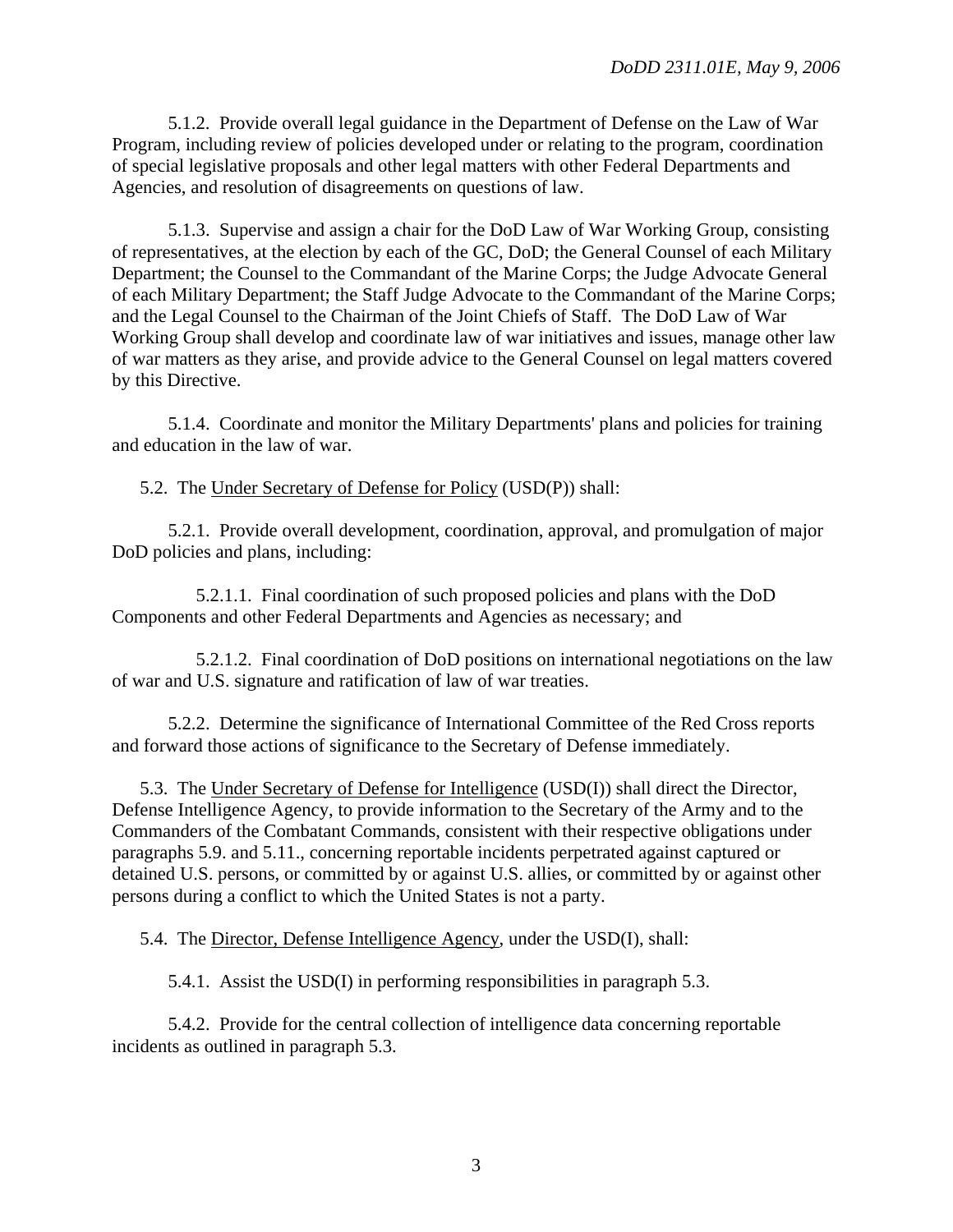<span id="page-3-0"></span>5.5. The Assistant Secretary of Defense for Legislative Affairs (ASD(LA)) shall serve as the DoD liaison between the Department of Defense and Congress on all matters related to the Law of War Program and provide legislative affairs guidance, as appropriate, to the DoD Components.

5.6. The Assistant Secretary of Defense for Public Affairs (ASD(PA)) shall monitor the public affairs aspects of the DoD Law of War Program and provide public affairs guidance, as appropriate, to the DoD Components.

5.7. The Heads of the DoD Components shall:

5.7.1. Comply with the policies contained in this Directive.

5.7.2. Institute and implement effective programs to prevent violations of the law of war, including law of war training and dissemination, as required by Articles 47 and 50, Geneva Convention for the Amelioration of the Condition of the Wounded and Sick in Armed Forces in the Field of August 12, 1949 (Reference (c)); Articles 48 and 51, Geneva Convention for the Amelioration of the Condition of Wounded, Sick, and Shipwrecked Members of the Armed Forces at Sea of August 12, 1949 (Reference (d)); Articles 127 and 130, Geneva Convention Relative to the Treatment of Prisoners of War of August 12, 1949 (Reference (e)); Articles 144 and 147, Geneva Convention Relative to the Protection of Civilian Persons in Time of War of August 12, 1949 (Reference (f)); and Sections 801-940 of title 10, United States Code (U.S.C.), the Uniform Code of Military Justice (Reference (g)).

5.7.3. Make qualified legal advisers at all levels of command available to provide advice about law of war compliance during planning and execution of exercises and operations; and institute and implement programs to comply with the reporting requirements established in [section 6.](#page-6-0)

5.7.4. Ensure that contract work statements for contractors comply with the policies contained in this Directive and DoD Instruction (DoDI) 3020.41 (Reference (h)), and require contractors to institute and implement effective programs to prevent violations of the law of war by their employees and subcontractors, including law of war training and dissemination, as required by References (e) and (f).

5.8. The Secretaries of the Military Departments shall develop internal policies and procedures consistent with this Directive in support of the DoD Law of War Program to:

5.8.1. Provide directives, publications, instructions, and training so the principles and rules of the law of war will be known to members of their respective Departments. Such knowledge will be commensurate with each individual's duties and responsibilities.

5.8.2. Implement programs in their respective Military Departments to prevent violations of the law of war.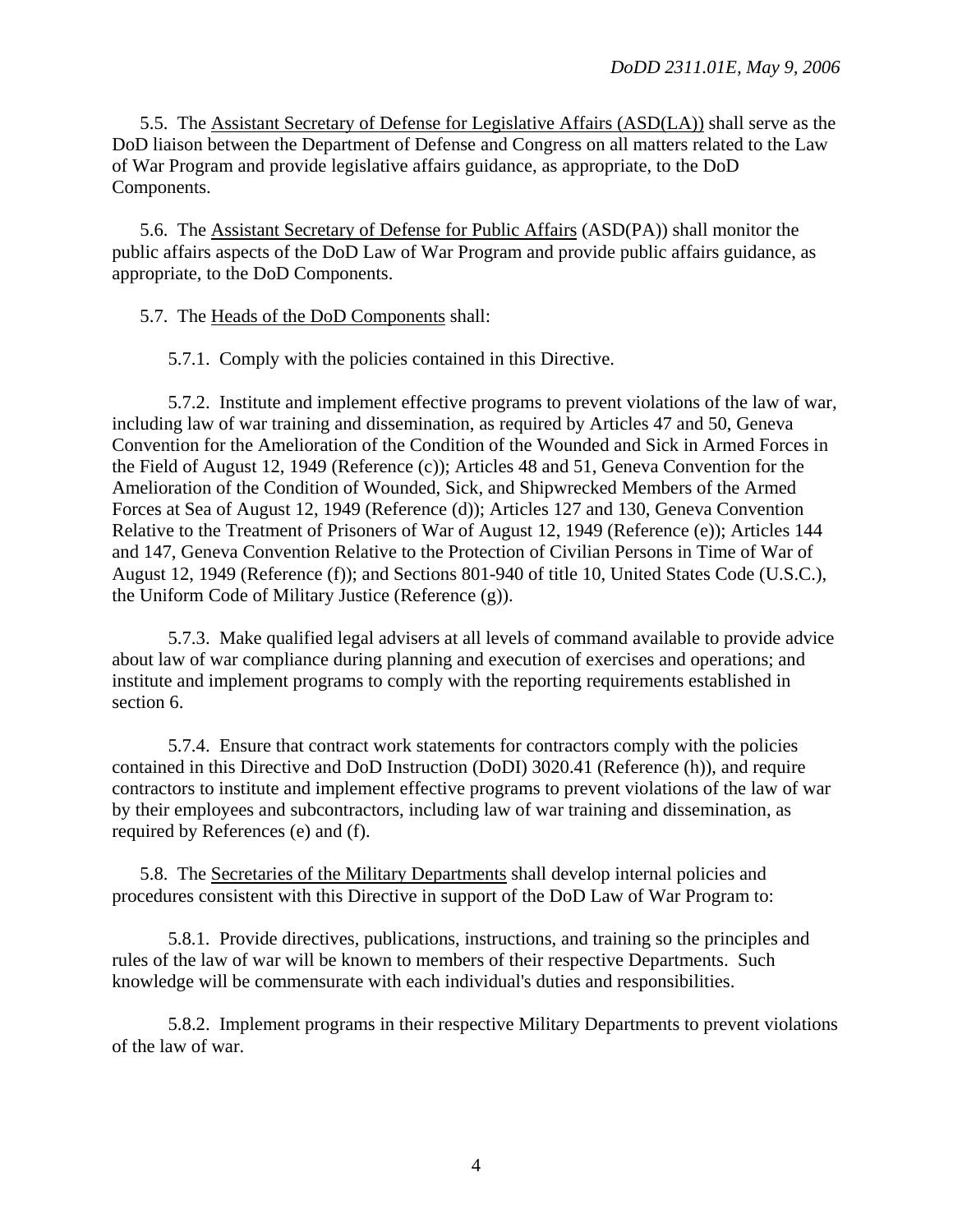<span id="page-4-0"></span>5.8.3. In coordination with the Combatant Commanders, promptly report and investigate reportable incidents committed by or against members of their respective Military Departments, or persons accompanying them, in accordance with Directives issued under [subparagraph 5.11.6](#page-5-0).

5.8.4. Where appropriate, provide for disposition, under [Reference \(g\),](#page-0-0) of cases involving alleged violations of the law of war by members of their respective Military Departments who are subject to court-martial jurisdiction.

5.8.5. Provide for the central collection of reports and investigations of reportable incidents alleged to have been committed by or against members of their respective Military Departments, or persons accompanying them.

5.8.6. Forward all reports of reportable incidents against U.S. personnel to the Secretary of the Army in his or her capacity as the DoD Executive Agent under [paragraph 5.9.](#page-4-0)

5.8.7. Forward all reports of reportable incidents involving U.S. civilians, contractors or subcontractors assigned to or accompanying the Armed Forces, or their dependents, through the Secretary of the Army to the GC, DoD, for review for prosecutory action under the criminal jurisdiction of the United States, pursuant to References (i) and (j).

5.9. The Secretary of the Army is redesignated as the Executive Agent pursuant to Reference (b) for reportable incidents committed against U.S. personnel and shall:

5.9.1. Act for the Secretary of Defense in developing and coordinating plans and policies for, and in supervising the execution of, the investigation of reportable incidents committed against U.S. personnel and, subject to DoD 8910.1-M [\(Reference \(k\)\),](#page-0-0) and in the collection, recording, and reporting of information concerning reportable incidents related to enemy violations of the law of war. This authority is separate from and subject to the responsibilities assigned the Combatant Commanders in [paragraphs 4.5.](#page-1-0) and [5.11.](#page-5-0) and the responsibilities assigned the Secretaries of the Military Departments in [paragraph 5.7.](#page-3-0)

5.9.2. Communicate directly with the Heads of the DoD Components, as necessary to carry out assigned functions, including the transmission of requests for assistance. Communications to the Military Departments shall be transmitted through the Secretaries of the Military Departments or their designees, or as otherwise provided in law or directed by the Secretary of Defense in other issuances. Communications to the Commanders of the Combatant Commands, except in unusual circumstances, shall be transmitted through the Chairman of the Joint Chiefs of Staff.

5.9.3. Perform the Executive Agent functions and responsibilities therein consistent with 10 U.S.C. 163(a)(2) (Reference (l)) and this Directive.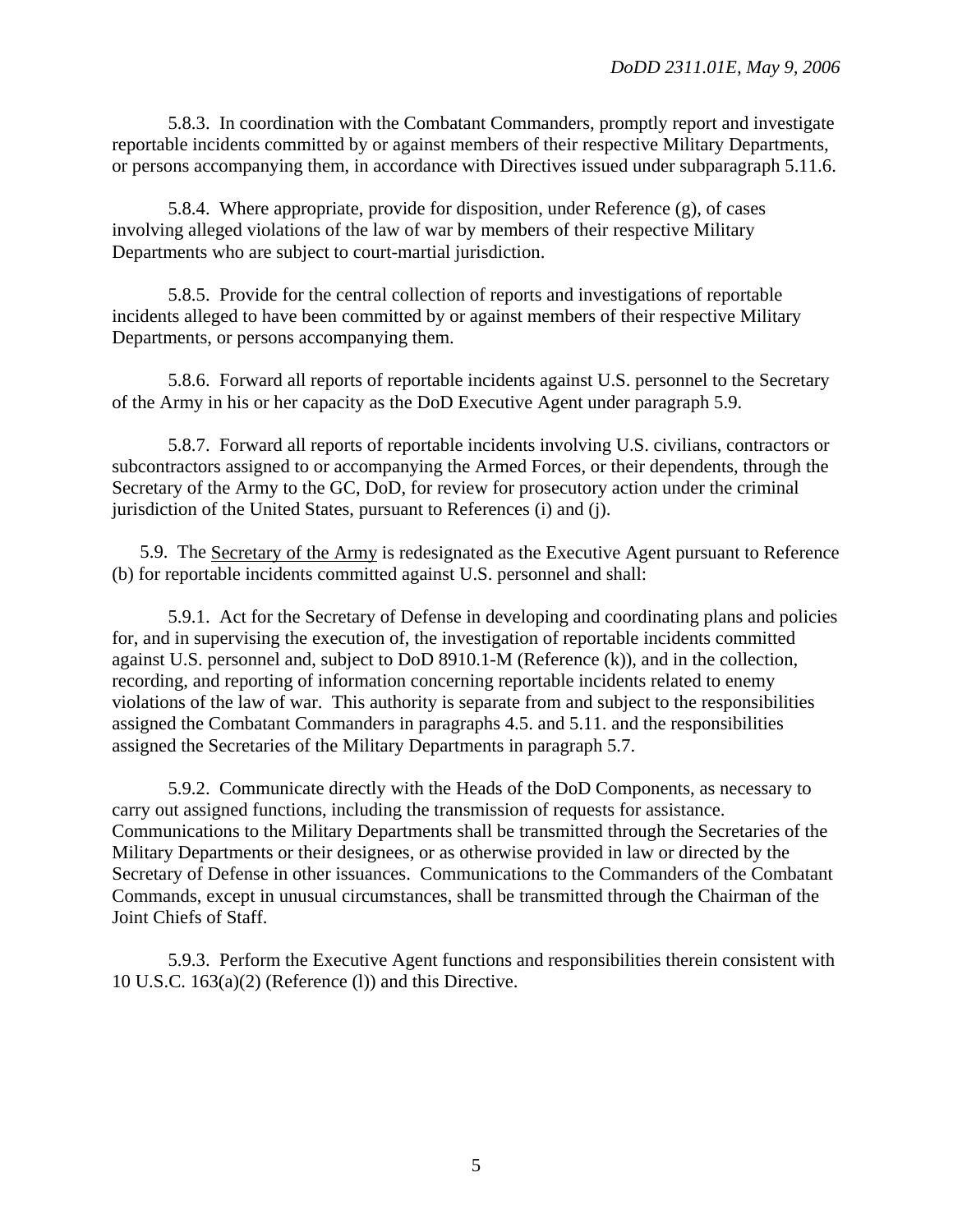<span id="page-5-0"></span>5.10. The Chairman of the Joint Chiefs of Staff shall:

5.10.1. Provide appropriate guidance to the Commanders of the Combatant Commands, consistent with Reference (l). This guidance will include direction on the collection and investigation of reports of enemy violations of the law of war.

5.10.2. Designate a primary point of contact in his or her organization to administer activities under this Directive.

5.10.3. Review appropriate plans, policies, directives, and rules of engagement, as necessary, ensuring their consistency with the law of war obligations of the United States.

5.10.4. Ensure that plans, policies, directives, and rules of engagement issued by the Commanders of the Combatant Commands are consistent with this Directive and the law of war.

5.11. The Commanders of the Combatant Commands shall:

5.11.1. Institute programs within their respective commands to prevent violations of the law of war and ensure that their commands' plans, policies, directives, and rules of engagement are subject to periodic review and evaluation, particularly in light of any violations reported.

5.11.2. Implement guidance from the Chairman of the Joint Chiefs of Staff for the collection and investigation of reports of enemy violations of the law of war.

5.11.3. Provide for the central collection of reports and investigations of reportable incidents alleged to have been committed by or against members of their respective Combatant Commands, or persons accompanying them.

5.11.4. Ensure that all reports of reportable incidents are forwarded to the Secretary of the Army in his or her capacity as the DoD Executive Agent under [paragraph 5.9.](#page-4-0)

5.11.5. Designate the command legal adviser to supervise the administration of those aspects of this program dealing with possible, suspected, or alleged enemy violations of the law of war.

5.11.6. In coordination with the Military Departments, issue directives to ensure that reportable incidents involving U.S. or enemy persons are reported promptly to appropriate authorities and are investigated thoroughly, and that the results of such investigations are promptly forwarded to the applicable Military Department or other appropriate authorities.

5.11.7. Determine the extent of investigation and manner in which a reportable incident not involving U.S. or enemy persons will be investigated by U.S. Forces and ensure such incidents are reported promptly to appropriate U.S. Agencies, allied governments, or other appropriate authorities.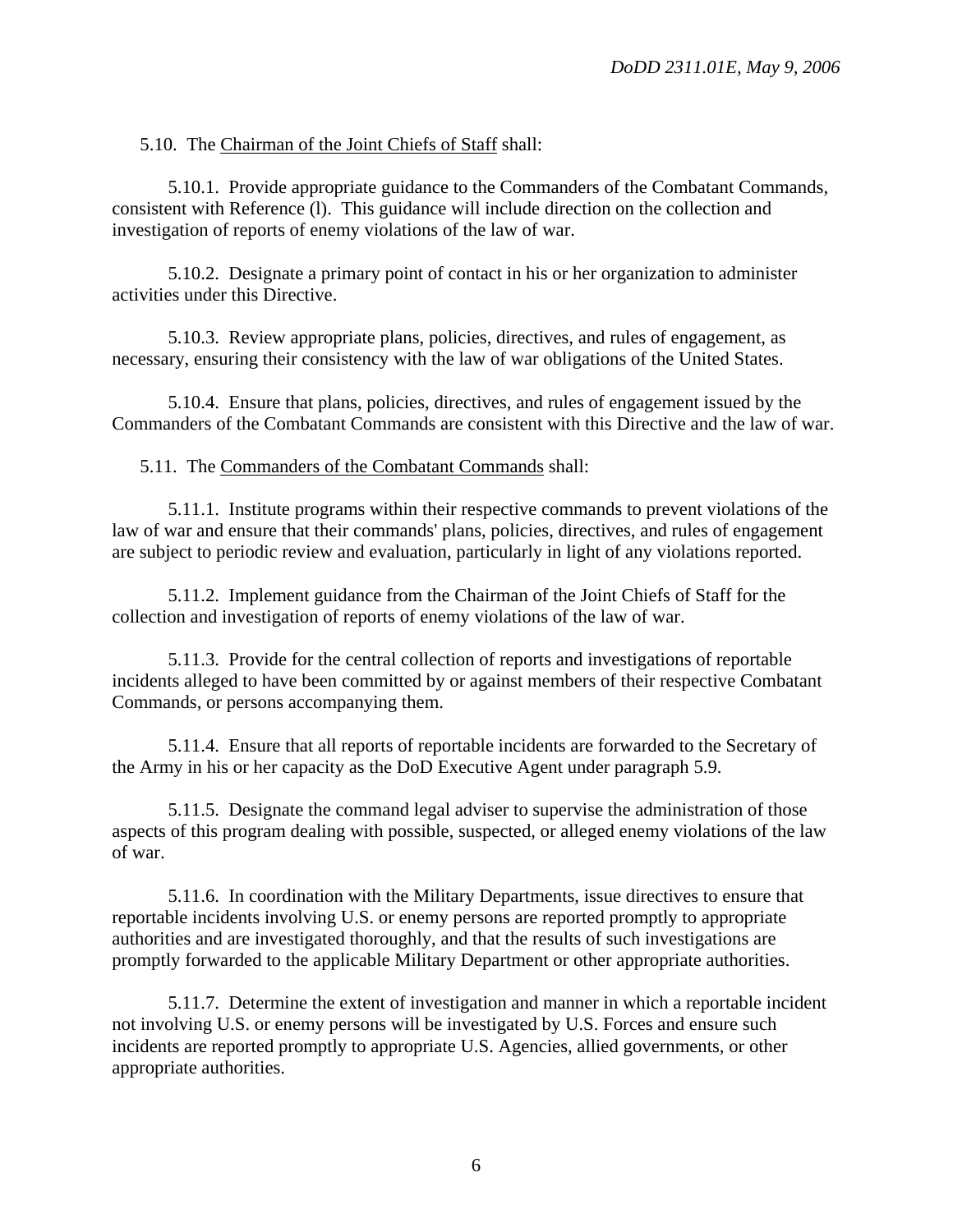<span id="page-6-0"></span>5.11.8. Ensure all plans, policies, directives, and rules of engagement issued by the command and its subordinate commands and components are reviewed by legal advisers to ensure their consistency with this Directive and the law of war.

5.11.9. Ensure that law of war training and dissemination programs of subordinate commands and components are consistent with this Directive and the law of war obligations of the United States.

#### 6. INFORMATION REQUIREMENTS

6.1. In the further implementation of this Directive, that part of the law of war relating to legal reviews of the acquisition and procurement of weapons and weapon systems for the DoD Components is addressed in DoD Directive (DoDD) 5000.1 (Reference (m)), DoDD 3000.3 (Reference (n)), and in related guidance pertaining to Special Access Programs.

6.2. In the implementation of this Directive, DoDD 2310.01E (Reference (o)) and DoDD 3115.09 (Reference (p)) address the detention and interrogation of captured or detained personnel, and the minimum standards in the treatment of such detained personnel.

6.3. Reports of Incidents. All military and U.S. civilian employees, contractor personnel, and subcontractors assigned to or accompanying a DoD Component shall report reportable incidents through their chain of command. Contracts shall require contractor employees to report reportable incidents to the commander of the unit they are accompanying or the installation to which they are assigned, or to the Combatant Commander. Such reports may be made through other channels, such as the military police, a judge advocate, or an inspector general. Reports made to officials other than those specified in this paragraph shall, nonetheless, be accepted and immediately forwarded through the recipient's chain of command.

6.4. Initial Report. The commander of any unit that obtains information about a reportable incident shall immediately report the incident through the applicable operational command and Military Department. Reporting requirements are concurrent. The initial report shall be made through the most expeditious means available.

6.5. Higher authorities receiving an initial report shall:

6.5.1. Request a formal investigation by the cognizant military criminal investigative organization.

6.5.2. Submit a report of any reportable incident, by the most expeditious means available, through command channels, to the responsible Combatant Commander. Reports shall be provided to the DoD Component officials designated by the Heads of the DoD Components concerned.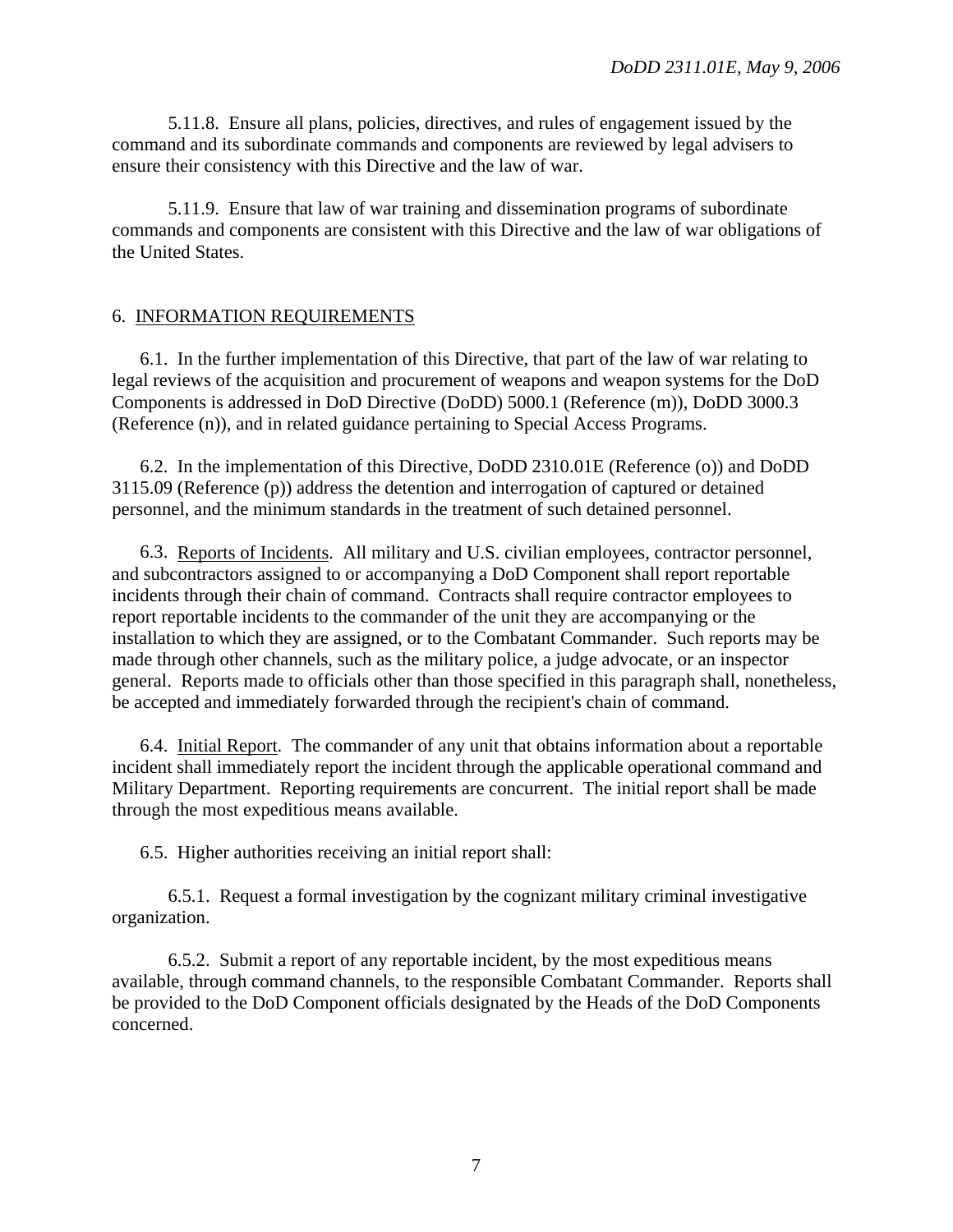6.5.3. Submit a report, in accordance with DoDI 5240.4 [\(Reference \(q\)\),](#page-8-0) concerning any criminal case, regardless of the allegation, that has received, is expected to receive, or that, if disclosed, could reasonably be expected to receive significant media interest.

6.5.4. Submit a report, in accordance with DoDI 6055.7 (Reference (r)), concerning all incidents falling or suspected to fall within the definition of "friendly fire" that may overlap with a possible or suspected law of war violation.

6.6. The Combatant Commander shall report, by the most expeditious means available, all reportable incidents to the Chairman of the Joint Chiefs of Staff, the Secretary of Defense, and the Secretary of the Army, in his or her role as the DoD Executive Agent under [paragraph 5.9.](#page-4-0)

6.7. DoD Notifications. Notifications of a reportable incident shall be forwarded to the Chairman of the Joint Chiefs of Staff; GC, DoD; ASD(PA); USD(P); USD(I); ASD(LA); and the Inspector General of the Department of Defense, who will inform their counterparts in any Military Department concerned by the most expeditious means available.

6.8. Information Requirements. The Event/Incident Reports referred to in this Directive and further described in [Reference \(r\)](#page-8-0) are exempt from licensing in accordance with subparagraph 5.4.2. of [Reference \(k\).](#page-0-0)

#### 7. EFFECTIVE DATE

This Directive is effective immediately.

Swhrt in and

Enclosures - 1 E1. [References, continued](#page-8-0)